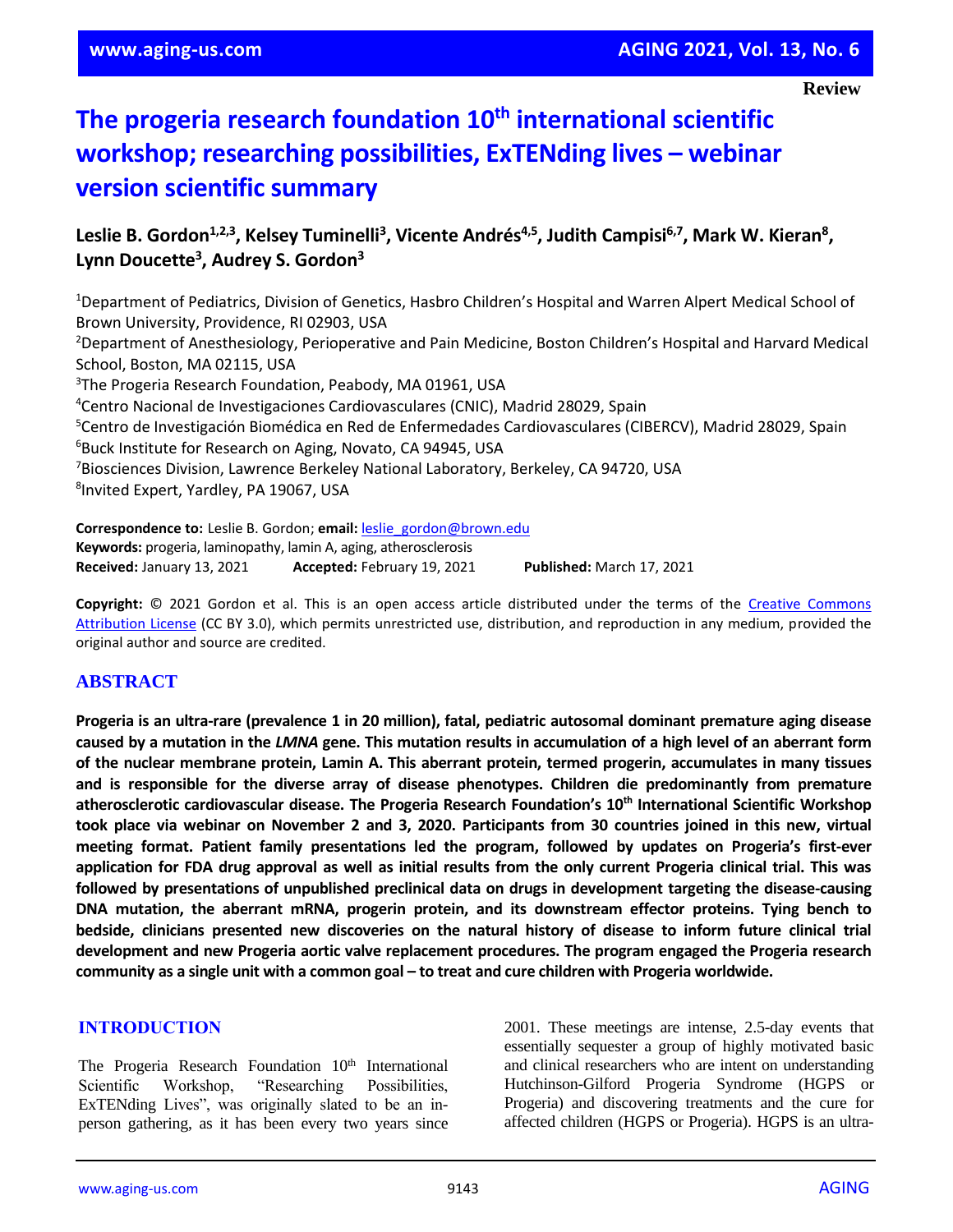rare (prevalence 1 in 20 million), autosomal dominant premature aging disease. In 90% of cases, Progeria is caused by a single C>T mutation at position 1824 in the *LMNA* gene, causing increased use of a cryptic splice site within exon 11 [1, 2]. The resulting transcript lacks 150 bases, translating into a preprotein missing 50 amino acids, which causes aberrant post-translational processing. The end result is a dominant negative disease-causing inner nuclear membrane protein called progerin, which, unlike normal lamin A, remains permanently farnesylated [2]. Without progerin-targeted treatment, children with Progeria die from heart attacks or strokes at an average age of 14.5 years following premature, accelerated atherosclerosis [3, 4]. The mission of The Progeria Research Foundation (PRF) is to find the cause, treatments and cure for Progeria and its agingrelated disorders, including heart disease [\(www.progeriaresearch.org\)](http://www.progeriaresearch.org/). All scientific projects presented at the workshop were supported in part by PRF's grant program.

With record-high numbers of both peer-reviewed publications on Progeria and requests for cell lines and samples from the PRF Cell and Tissue Bank for HGPS preclinical explorations, this field is on the verge of major advancements. Indeed, with the first-ever FDA drug approval for HGPS achieved just 2 weeks after this workshop [5], Progeria joins only 10% of the more than 7,000 rare diseases with an FDA-approved drug [6]. Treatment with the farnesyltransferase inhibitor lonafarnib (now marketed as Zokinvy™) demonstrated an average 2.5-year survival benefit over an untreated control group derived from the PRF International Patient Registry [4]. It also improved cardiovascular status and had a relatively well tolerated side effect profile [7, 8]. With 2.5 years representing an average 17% lifespan increase, Zokinvy is a beacon of hope that tells us the disease can be pushed towards health – and that we can and must discover even better treatments and the cure for Progeria.

With COVID 19 bringing the planned in-person 2020 PRF scientific meeting to a screeching halt, the organizers used a webinar format. Knowing it would be impossible to re-create an in-person meeting, the goals were to keep our scientists engaged, inspired, and up-todate with the newest unpublished data. The feeling of community was of paramount importance and could not wait another year or two for an in-person experience.

The meeting was limited to two 3-hour sessions over 2 days. Because Progeria is ultra-rare, outside of the PRF workshops most scientists have no opportunity to meet the very children they are working to save. Thus, it was most fitting to first hear from children and young adults with Progeria, and their families (Figure 1). The subsequent scientific sessions were designed to work backwards, first

presenting data on Zokinvy, the trial medication that was submitted for FDA approval, as well as the ongoing Progeria clinical trial of Zokinvy in combination with the mTOR inhibitor, everolimus (Figure 2). This was followed by presentations on promising treatments targeting various preclinical phases in each of 3 areas of drug development (Figure 2): 1) influencing progerin protein, or proteins that interact with or act downstream of progerin; 2) inhibiting progerin mRNA production with RNA therapeutics; and 3) correcting the *LMNA* mutation by genome editing. The final session maximized communication between basic scientists and clinical investigators by exploring the newest research on the natural history of cardio-neurovascular disease in HGPS, and how we can use this clinical knowledge to improve trial outcomes and assessments.

#### **Creating crucial connections between patients and researchers**

The lifespan and quality of life of the Progeria population are changing, at least in part due to advances in Progeria research [7, 8]. Eloquent speakers living with Progeria inspired the very researchers who are their greatest hope for the future. Two families presented different, important perspectives. The first to speak was the family of Sammy from Italy. Sammy has been living with Progeria since before PRF existed, before the gene was identified, and before any clinical trials were conducted. More children with Progeria are now entering young adulthood, something that was rare prior to the past decade [4]. Sammy has graduated college and is now pursuing a postgraduate degree in molecular biology. His presentation was captivating, as he described his current status as an advanced degree student, his daily life with friends and family, and his aspirations for the future. The second family came to Progeria with the more recent perspective that many families have. Their child, Alexandra (Spain), is 4 years of age. In their experience, diagnosis and clinical trial participation were available to them as soon as Progeria was recognized as a possibility (which is occurring at a much younger age today than for children in the past). To them, the prospects for their child receiving a life-altering therapy or cure in her lifetime seem highly achievable, but only with an intensely focused, high-priority scientific and medical effort.

## **Updates on current and previous clinical trial therapies**

Zokinvy is a farnesyltransferase inhibitor that blocks addition of a farnesyl lipid moiety onto pre-progerin, thus preventing progerin from associating with the inner nuclear membrane where it effects much of its damage. Several weeks after this workshop, Zokinvy was approved for use in Progeria, its first and only approved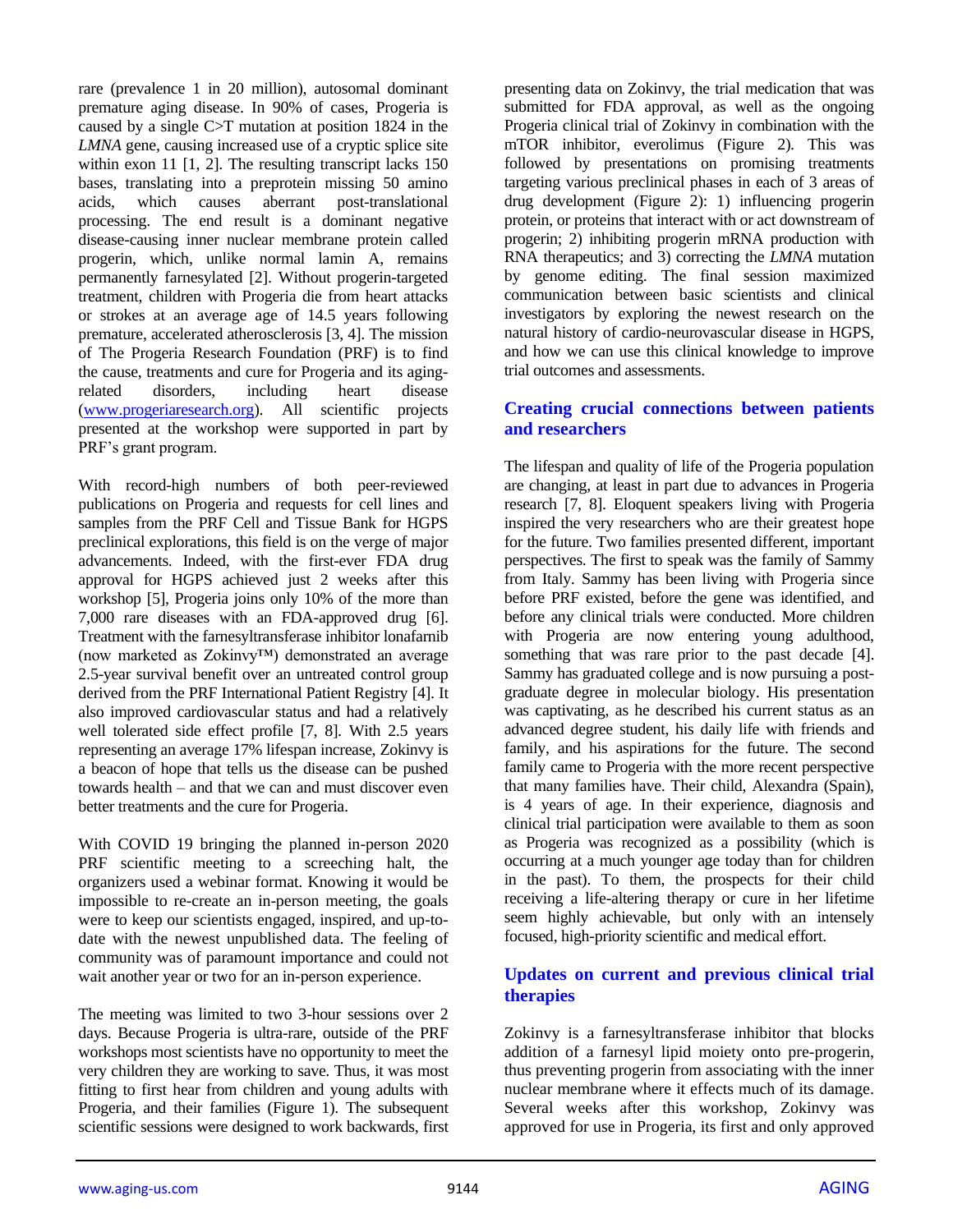indication. David Cory (Eiger BioPharmaceuticals, Inc., Palo Alto, CA) discussed the history of lonafarnib development from basic science to FDA drug application [5]. Lonafarnib was initially discovered and developed by Schering-Plough Research Institute and then Merck Research Labs as a potential cancer therapeutic, however it failed to show robust clinical activity in late-stage cancer trials. Schering-Plough and Merck had been providing drug to PRF for initial preclinical and subsequent clinical studies. Merck licensed lonafarnib to Eiger in 2018 who continued and expanded the collaboration with PRF. Eiger is also investigating lonafarnib for use in a non-HGPS indication, Hepatitis Delta.

The only ongoing clinical trial for HGPS combines lonafarnib with everolimus [9] (Monica Kleinman, MD, Boston Children's Hospital, Boston, MA). Everolimus is an analogue of the mTOR inhibitor rapamycin and is FDA-approved for the treatment of various cancers as well as for children and adults with the genetic condition tuberous sclerosis. Everolimus and/or rapamycin have demonstrated benefit in HGPS cells in culture and lamindeficient mouse models [10–14], and preclinical data suggest that everolimus increases clearance of progerin through an elevated proteolytic degradation process termed autophagy. Based on these findings, everolimus is being repurposed to explore its possible clinical benefit in Progeria. With the phase 1/2 trial having completed accrual, the recommended phase 2 dose was identified

based on its safety and tolerability profile in this patient population and overlaps with the dose being used in other non-Progeria indications. Enrollment in the phase 2 component of the trial is also now complete, with 60 children from 27 countries enrolled in phase 2 for efficacy assessments. Efficacy will be assessed as change in carotid-femoral pulse wave velocity, a vascular health measure, as well as rate of weight gain. The single site trial requires in-person visits to Boston, some of which have been delayed due to COVID 19. With the promise of COVID 19 vaccination on the horizon, the trial is expected to finish in 2021.

#### **Post-translational treatment strategies**

Of the strategies aimed at treating HGPS at the posttranslational level, a small molecule called progerinin appears to be the most advanced, with a first-in-human adult healthy volunteer clinical trial currently underway (Minju Kim, PhD and Bum-Joon Park, PhD, Pusan National University, Korea) [15]. Progerinin is an optimized derivative of JH4, a molecule that inhibits the interaction between lamin A and progerin [16]. Progerinin potently reduced expression of progerin and ameliorated nuclear anomalies in cultured HGPS fibroblasts. In a HGPS mouse model, progerinin increased body weight and extended lifespan by 10 weeks over excipient-treated controls when dosed at 20 mg/kg twice weekly, compared with lifespan extension of only 2 weeks in a lonafarnib-treated control arm.



**Figure 1. Two patient families presented their views on life with Progeria in the opening session of the 2020 PRF International Scientific Workshop.** (Informed consent has been obtained).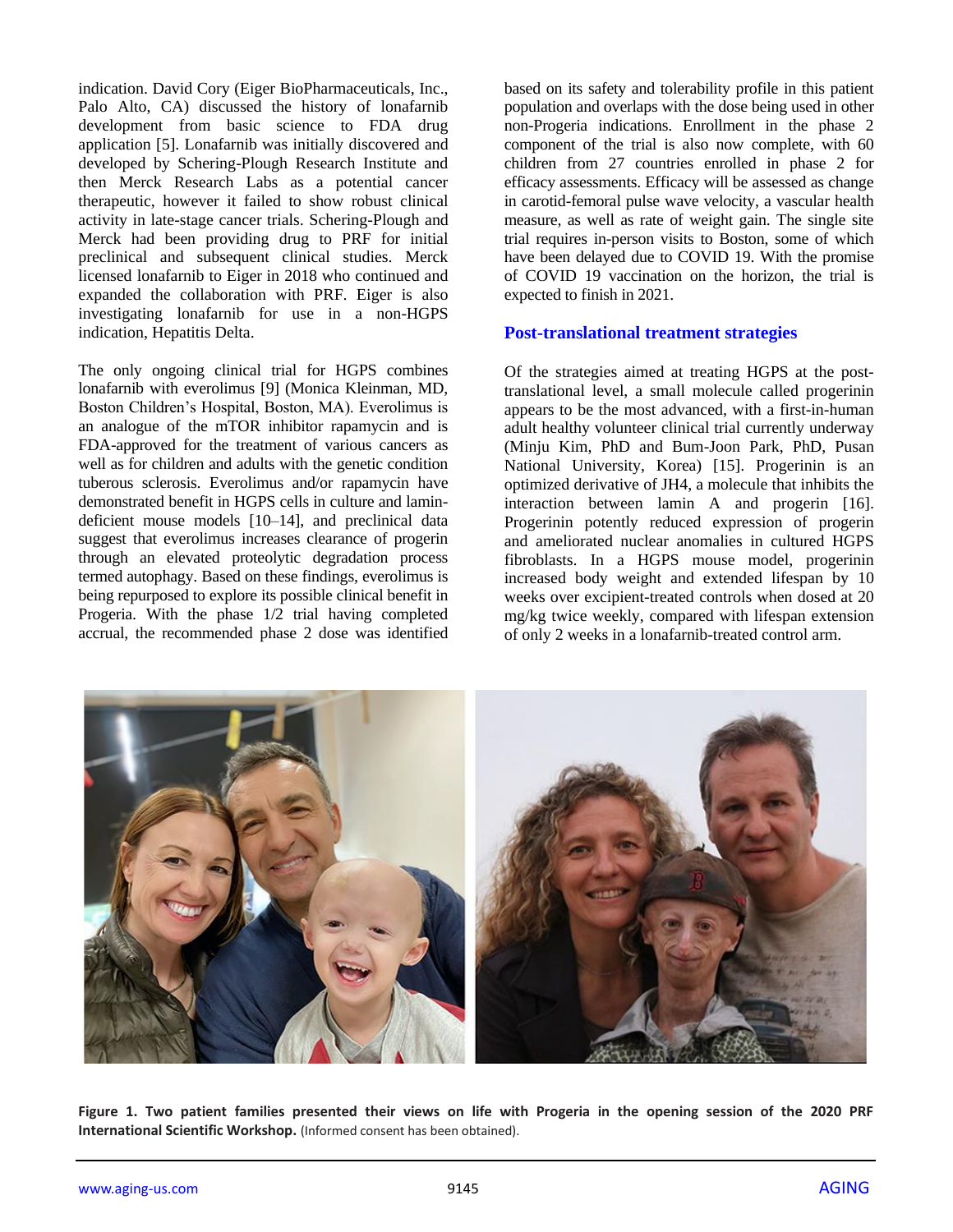Repurposing drugs approved for non-HGPS indications can overcome tremendous hurdles involved with early drug development. Giovanna Lattanzi, PhD (CNR Institute of Molecular Genetics, Bologna, Italy) presented studies on neutralizing the pro-inflammatory cytokine interleukin 6 (IL6) by repurposing tocilizumab, a drug approved for treating human arthritis [17]. Oxidative stress likely plays a downstream role in tissue damage in HGPS, and IL6 plays a major role in promoting the oxidative stress response. Tocilizumab is a humanized monoclonal antibody against the interleukin-6 receptor (IL-6R). Neutralization of IL6 with tocilizumab treatment reduced both progerin levels and nuclear defects in HGPS cells. Moreover, progeroid mice treated with tocilizumab showed skin improvements, weight gain, better locomotor activity, and lifespan extension.

Two proof-of principle approaches were presented in early stages of development. The first focused on

inhibiting S-isoprenylcysteine O-methyltransferase (ICMT), the enzyme necessary for the last step in the post-translational processing of progerin (Martin Bergö, PhD, Karolinska Institutet, Stockholm, Sweden) [18]. Cultured cells displayed improvements including reduced cellular senescence markers, increased proliferation, and reduced reactive oxygen species when treated with an ICMT inhibitor. A second strategy is inhibition of the interaction between lamin A and the inner nuclear membrane protein SUN1 (Colin Stewart, PhD, Institute of Medical Biology, Immunos, Singapore) [19]. SUN1 also anchors a protein called nesprin1 to the nuclear envelope, and reduced nesprin1 protein levels were observed in SUN1-deficient HGPS cell lines. HGPS mice were genetically modified to express either reduced amounts of ICMT or SUN1 protein. In both cases, mice displayed significantly extended lifespans. Both laboratories are now focused on discovering and developing drugs that target these pathways.



**Figure 2. At the PRF International Scientific Workshop, unpublished data were presented for treatment strategies that blanket the pathways upstream, at, and downstream of the disease-causing protein, progerin.** Treatment targets: genetic and transcriptional shown in orange; post-translational processing shown in blue; disease effectors downstream of progerin shown in yellow. FT=farnesyltransferase; ICMT=Isoprenylcysteine Carboxyl Methyltransferase; INM=inner nuclear membrane; IL6R=interleukin 6 receptor; mTOR=mechanistic target of rapamycin.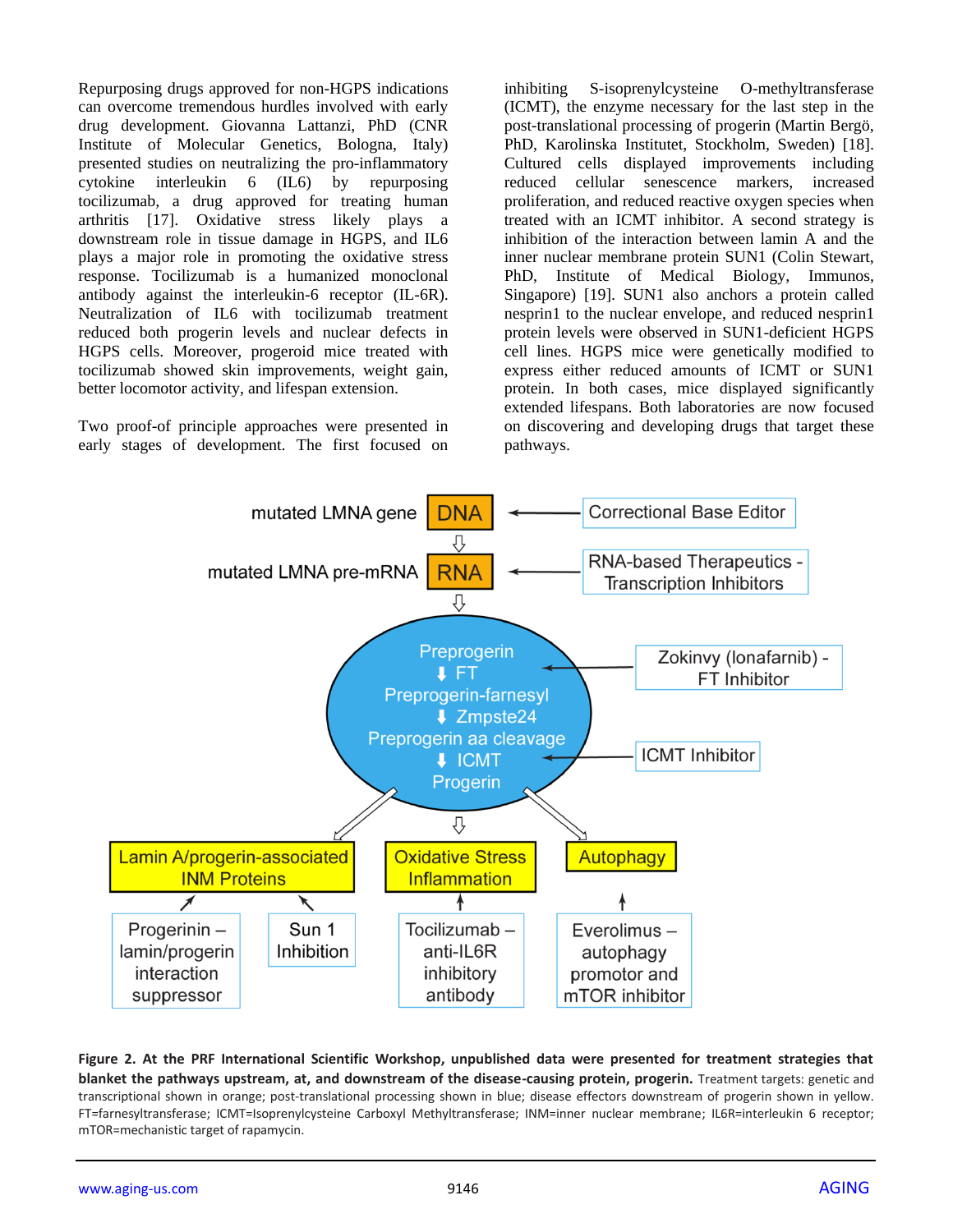## **RNA therapeutics**

Because the mutations causing HGPS are well-defined, HGPS is well-positioned for the development of RNA and DNA-based therapies. Proof of principle for both strategies has been accomplished in both cellular and mouse models of HGPS [20, 21]. For RNA-based antisense therapy, efficacy depends on delivery of short single-stranded RNAs with sequence complementarity to the mRNA encoding progerin. Efficient inhibition of progerin mRNA translation is dependent on both the length and sequence of the antisense RNA. For *in vivo* use, it is also critical that the antisense mRNA has chemical modifications to ensure both stability in plasma and efficient delivery to key affected tissues. Two groups have systematically explored the relevant regions of the mutated HGPS *LMNA* gene using different antisense therapeutics in search of optimal inhibition of the expression of the pathogenically spliced progerin transcript. In the first talk, Francis Collins, MD, PhD (National Institutes of Health, Bethesda, MD) showed that treating progeroid mice with a drug named SRP2001 reduced progerin mRNA and protein expression in the aorta, the main tissue of interest, as well as in other tissues. This was associated with less aortic wall pathology and over 60% improved survival [22]. In the second talk, Tom Misteli, PhD (National Cancer Institute, NIH, Bethesda, MD) showed 90 – 95% reduction of progerin mRNA in different tissues; however, progerin protein reduction was most effective in liver, with less effect in the heart and aorta. Combination treatment with RNA therapeutics and Zokinvy reduced progerin protein levels in liver and heart more strongly than either single treatment [23].

## **DNA base editing**

By far the most dramatic improvements in disease phenotypes observed in an HGPS mouse model came from cutting-edge experiments showing gene correction via base editing (David R. Liu, PhD, Howard Hughes Medical Institute, Broad Institute, Cambridge, MA), published several months after the workshop [24]. The mutation causing classic HGPS is a single C>T mutation at position 1824 in the *LMNA* gene. The research group created targeted adenine base editors that use an adenosine deaminase to convert A/T base pairs to G/C base pairs without requiring double-strand DNA breaks. The group then employed this method to reverse the mutation in HGPS cells, transmuting them to wild type. Using adeno-associated virus 9 (AAV9) for drug delivery, they achieved 90% correction to wild-type lamin A 10-20 days following infection of patient fibroblasts. This resulted in reduced levels of both misspliced RNA transcript and toxic progerin protein, and rescue of nuclear blebbing. Treatment of HGPS mice

with a single retro-orbital injection of AAV9 at day 3 of life yielded a 1.8-fold increase in average lifespan, whereas intravenous injection at day 14 of life resulted in an average 2.5-fold lifespan extension. Vessel wall abnormalities, spine curvature, activity levels and fur loss were also greatly improved. Importantly, the group found no off-target editing, though several mice developed hepatocellular carcinoma, a known side effect in mice receiving AAV therapies.

### **Clinical research for trial evaluations and clinical care**

An important question for all proposed therapies centers around the extent of benefit that can be achieved when treatment starts early versus later in disease progression. Children with HGPS enrolled in clinical trials with lonafarnib exhibited vascular wall improvement at all ages and disease stages [7, 25]. However, it is not known whether this will be the case for other therapies, or if the improvements will correlate with the extent of progerin reduction in different tissues. To address this issue, a new mouse model with reversible progerin expression was unveiled (Vicente Andrés, PhD, CNIC, CIBEREV, Madrid Spain). The model recapitulates the main features of HGPS and can be used to ask what happens when progerin is dampened or eliminated at different ages and/or in different tissues. Can damage be reversed? How late can we start treatment and still have a therapeutic benefit? Shall we target all tissues, or would tissue-specific therapies be effective? The model may recapitulate real-life scenarios since children with HGPS have historically initiated treatment at widely different ages and stages of disease.

The role of clinical research into the natural history of disease in Progeria cannot be overstated. It provides essential fuel for basic scientists to understand how to best measure drug effects in cellular and animal models, and defines which disease measures reflect clinical disease status for clinical trials; all facilitating bench to bedside success. Eighty percent of people with HGPS die of heart failure or heart attacks [4]. To that end, the Progeria cardio-neurovascular team at Boston Children's Hospital in Boston, MA (Leslie Smoot, MD and Ashwin Prakash, MD) and Brigham and Women's Hospital (Marie Gerhard-Herman, MD and Srinivas Mukundan, MD, PhD) incorporate long-term natural history investigations as part of ongoing Progeria clinical trials [7, 25, 26]. Overall their goals are to discover objectively evaluable vascular and cardiac abnormalities, assess which contribute to mortality, and identify quantitative and reproducible measurements that could be used as readouts in clinical trials to monitor treatment efficacy. Adapting new technological advances as well as new discoveries on meaningful clinical correlates in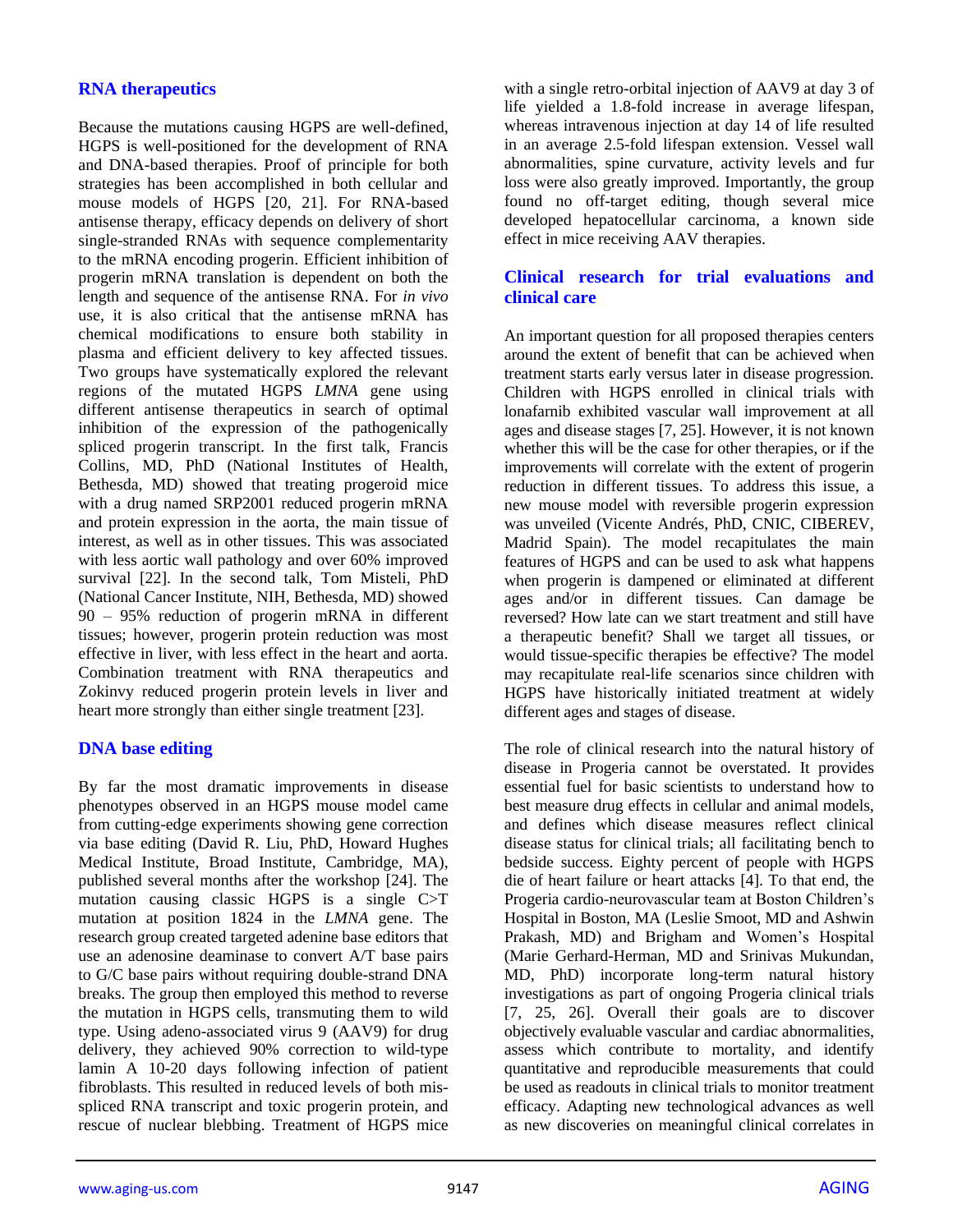the aging population to the field of Progeria means that this is a highly dynamic endeavor, with opportunities for new discovery constantly arising. Here, echocardiography was used to evaluate cardiac structural and functional abnormalities across trial participants aged 1-25 years, and longitudinally over multiple trial visits. Though some aspects of cardiac disease such as aortic and mitral valve stenosis and calcification are important to clinical decline, they occurred primarily in the second decade of life, which presents challenges to using them as short or medium-term trial outcome measures. However, left ventricular diastolic dysfunction (LVDD) arose as the earliest and most common abnormality, beginning at age 2-3 years, with the extent of dysfunction increasing in each patient as he or she aged [26]. This echocardiographic parameter measures an early sign of disease of the left ventricle, reflecting an inability of the heart chamber to properly contract and relax during the cardiac cycle. A major factor causing this dysfunction could be myocardial fibrosis, seen in HGPS mouse and pig models, and human autopsies [27–32]. Since left-sided heart failure is a major cause of morbidity and mortality in HGPS, the identification of this objective measure of disease should be prioritized to evaluate possible treatment benefit. Analysis of whether this deficit can be reversed versus slowed or halted will be crucial to inform trial design. In addition to LVDD, newer technology in echocardiographic imaging has facilitated a highly sensitive study of myocardial deformation in different sections of the left ventricular muscle [33]. Future studies will evaluate LVDD in combination with myocardial deformation in hopes of better identifying clinically significant patient outcome measures.

Vasculature abnormality contributes to LVDD, whereas vessel stiffening and atherosclerotic plaques create stress on the heart. However, examining the effects of small, fibrotic, often plaque-laden carotid arteries on the brain is also important for understanding stroke risk, especially in children and young adults now living longer due to Zokinvy therapy. Studying the medium and small vessels using both carotid ultrasound and magnetic resonance imaging of the brain has thus far provided measures of vascular disease that have been translated into trial outcome measures [2, 7, 25, 34, 35]. These include structural evaluation using echobrightness of the carotid vessel wall, a reflection of medial and adventitial fibrosis, as well as carotidfemoral pulse wave velocity, a measure of vessel stiffness. In both of these measures, children with Progeria display clinically consequential abnormalities that can be partly alleviated by Zokinvy therapy. In both aging adults and in Progeria, collateral vessels develop in response to a relative lack of blood supply to the brain through the major vasculature [36]. These vessels

provide essential blood supply but are generally fragile and more susceptible to bleeding. Though few deaths in HGPS are attributed to strokes, stroke risk is estimated at up to 1.75/year in children with HGPS, and can result in significant morbidity [34]. Development of collateral vessels precedes strokes in most children with HGPS, and can be identified at a young age [34, 35]. Both the extent and pattern of collateral vasculature in the brain are being studied as possible predictors of clinical outcome, and early studies suggest possible improvement in the form of improved flow in native vessels along with regressing collateral vessels with Zokinvy therapy.

The end stages of HGPS are a dramatic premature recapitulation of advanced atherosclerosis in the elderly, but with some important additional challenges. Whereas elderly patients can often receive cardiac intervention, those with Progeria are much smaller, often precluding cardiac intervention. In 2019, a new, smaller-sized aortic valve was approved in Europe and the US, opening the possibility of performing high risk aortic valve replacement in a subset of the relatively larger patients with HGPS. Two cardiac surgeons have successfully performed Transcatheter Aortic Valve Implantation (TAVI) in patients with severe aortic stenosis resulting in progressing heart failure - one in a young man with HGPS (Dr. Francesco Musumeci, MD, S. Camillo Hospital Roma, Azienda Ospedaliera San Camillo Forlanini, Italy) [37], and the other in a woman with the Progeroid Laminopathy called Mandibuloacral dysplasia (MAD; Pinak Shah, MD, Brigham and Women's Hospital, Boston, MA). Though the patient with MAD underwent the procedure through the more traditional femoral artery route, the procedure was performed transapically for the 23-year-old patient with HGPS because access through the femoral artery was blocked by arterial plaques. The procedure was successful for each patient, and follow-up at 1 and 2 years demonstrated improved cardiac function and quality of life. These successful procedures were the first of their kind and, although not all children with HGPS will be of adequate size to receive a TAVI, this opens the door to the possibility for a subpopulation of those with HGPS to receive significant symptomatic relief and possibly longer lifespans.

## **Summary**

The biannual PRF scientific workshop is an important milestone for the small but highly influential Progeria scientific community. Though the COVID 19 pandemic has affected the ability of scientists to conduct their work, travel, and gather in person, the online gathering showed the perseverance of Progeria scientists who continue to make progress despite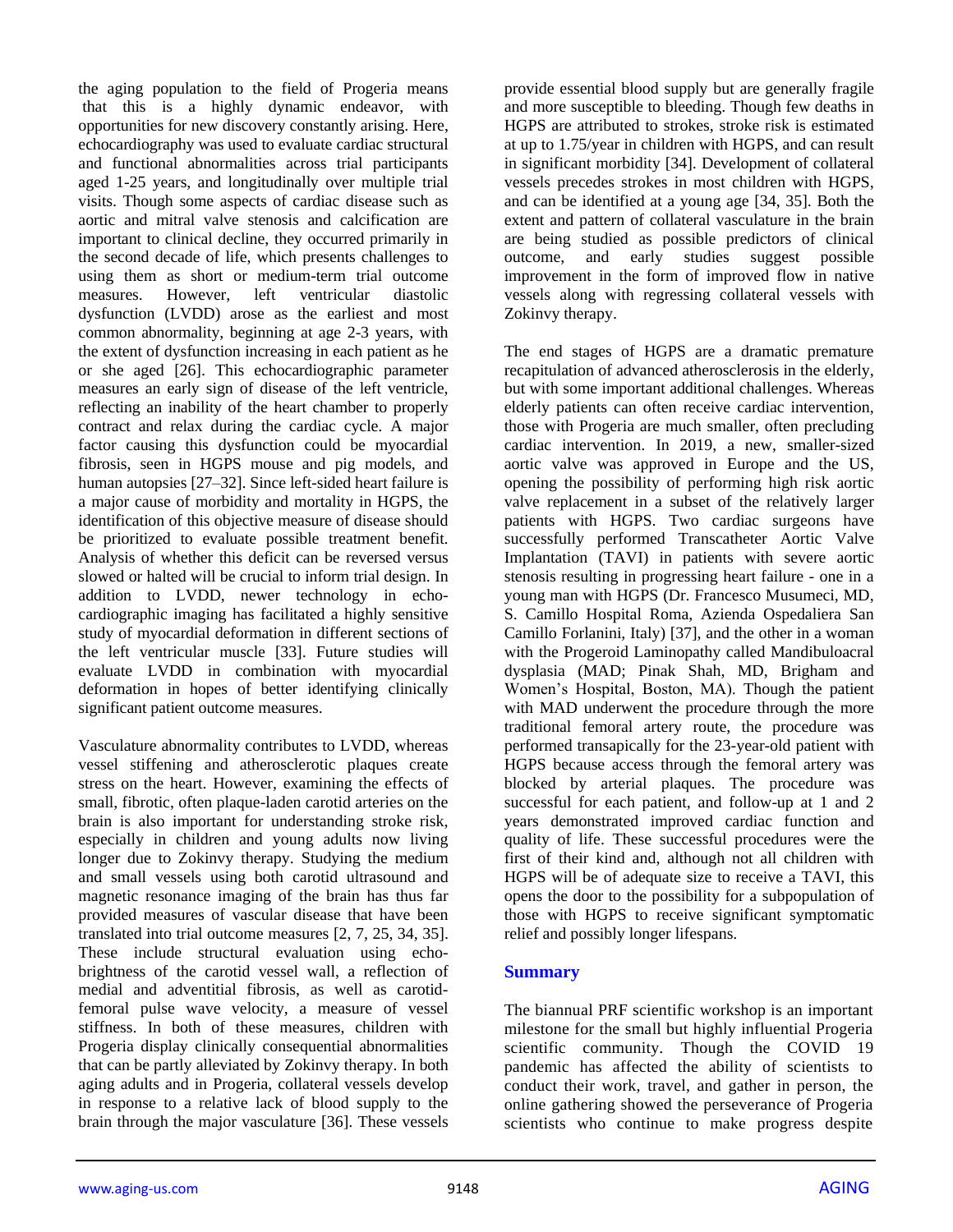significant obstacles. Viable treatment targets both upstream and downstream of progerin are actively being pursued by the research community. Research on traditional small molecule drug and biologic therapy development and repurposing, RNA therapeutics, as well as genomic editing have demonstrated benefit in HGPS cells and mouse models. Moreover, innovative animal models are being generated that will allow Progeria scientists to address new relevant questions in translational research. The field continues to grow in scope and sophistication as the search for effective treatments and the cure continues. Translating these into clinical trials with favorable risk/benefit ratios, designing trials that take into consideration the new standard of care therapy, Zokinvy, and accurately assessing benefit in patients are the challenges that will garner success in further improving quality of life and longevity for children with Progeria in the next wave of therapeutic endeavors.

#### **AUTHOR CONTRIBUTIONS**

All authors were involved in oversight of the PRF International Progeria Workshop. LBG wrote the manuscript with input and critical review from all authors. Additionally, LBG, VA, JC, and MK. oversaw the scientific program; KT provided meeting notes, LD and AG oversaw all meeting logistics.

#### **ACKNOWLEDGMENTS**

The authors would like to thank meeting presenters, moderators, organizers, and technical support staff, including Scott Berns, MD, MPH; Sammy, Amerigo, and Laura Basso; Alexandra Peraut Martínez; Cédric Peraut; Esther Martínez García; David Cory; Monica Kleinman, MD; Minju Kim, PhD; Bum-joon Park, PhD; Martin Bergö, PhD; Colin Stewart, PhD; Giovanna Lattanzi, PhD; Francis Collins, MD, PhD; David R. Liu, PhD; Tom Misteli, PhD; Leslie Smoot, MD; Ashwin Prakash, MD; Marie Gerhard-Herman, MD; Srinivas Mukundan, MD, PhD; Francesco Musumeci, MD; Pinak Shah, MD; and the National Institute for Children's Health Quality (NICHQ) with special thanks to Madeline Schwartz, Kelly Edwards, and Meghan Johnson.

#### **CONFLICTS OF INTEREST**

The authors declare that they have no conflicts of interest.

#### **FUNDING**

The workshop was funded by The Progeria Research Foundation (PRF) and by a directed donation to PRF from the Associazione Italiana Progeria Sammy Basso.

### **REFERENCES**

- 1. De Sandre-Giovannoli A, Bernard R, Cau P, Navarro C, Amiel J, Boccaccio I, Lyonnet S, Stewart CL, Munnich A, Le Merrer M, Lévy N. Lamin a truncation in Hutchinson-Gilford progeria. Science. 2003; 300:2055. <https://doi.org/10.1126/science.1084125> PMI[D:12702809](https://pubmed.ncbi.nlm.nih.gov/12702809)
- 2. Eriksson M, Brown WT, Gordon LB, Glynn MW, Singer J, Scott L, Erdos MR, Robbins CM, Moses TY, Berglund P, Dutra A, Pak E, Durkin S, et al. Recurrent de novo point mutations in lamin a cause Hutchinson-Gilford progeria syndrome. Nature. 2003; 423:293–98. <https://doi.org/10.1038/nature01629> PMI[D:12714972](https://pubmed.ncbi.nlm.nih.gov/12714972)
- 3. Gordon LB, Brown WT, Collins FS. Hutchinson-Gilford Progeria Syndrome. 2003 Dec 12 [updated 2019 Jan 17]. In: Adam MP, Ardinger HH, Pagon RA, Wallace SE, Bean LJH, Stephens K, Amemiya A, editors. GeneReviews®. Seattle (WA): University of Washington, Seattle; 1993–2020. PMI[D:20301300](https://pubmed.ncbi.nlm.nih.gov/20301300)
- 4. Gordon LB, Shappell H, Massaro J, D'Agostino RB Sr, Brazier J, Campbell SE, Kleinman ME, Kieran MW. Association of lonafarnib treatment vs no treatment with mortality rate in patients with Hutchinson-Gilford progeria syndrome. JAMA. 2018; 319:1687–95. <https://doi.org/10.1001/jama.2018.3264> PMI[D:29710166](https://pubmed.ncbi.nlm.nih.gov/29710166)
- 5. Voelker R. First Progeria Drug Is Approved. JAMA. 2021; 325:20. <https://doi.org/10.1001/jama.2020.24348> PMI[D:33399831](https://pubmed.ncbi.nlm.nih.gov/33399831)
- 6. Rare disease cures accelerator. [https://www.fda.](https://www.fda.gov/drugs/regulatory-science-research-and-education/rare-disease-cures-accelerator#:~:text=However%2C%20of%20the%20approximately%207%2C000%20known%20rare%20diseases%2C,of%20the%20variability%20and%20progression%20of%20each%20disease) [gov/drugs/regulatory-science-research-and](https://www.fda.gov/drugs/regulatory-science-research-and-education/rare-disease-cures-accelerator#:~:text=However%2C%20of%20the%20approximately%207%2C000%20known%20rare%20diseases%2C,of%20the%20variability%20and%20progression%20of%20each%20disease)[education/rare-disease-cures](https://www.fda.gov/drugs/regulatory-science-research-and-education/rare-disease-cures-accelerator#:~:text=However%2C%20of%20the%20approximately%207%2C000%20known%20rare%20diseases%2C,of%20the%20variability%20and%20progression%20of%20each%20disease)[accelerator#:~:text=However%2C%20of%20the%20ap](https://www.fda.gov/drugs/regulatory-science-research-and-education/rare-disease-cures-accelerator#:~:text=However%2C%20of%20the%20approximately%207%2C000%20known%20rare%20diseases%2C,of%20the%20variability%20and%20progression%20of%20each%20disease) [proximately%207%2C000%20known%20rare%20disea](https://www.fda.gov/drugs/regulatory-science-research-and-education/rare-disease-cures-accelerator#:~:text=However%2C%20of%20the%20approximately%207%2C000%20known%20rare%20diseases%2C,of%20the%20variability%20and%20progression%20of%20each%20disease) [ses%2C,of%20the%20variability%20and%20progressio](https://www.fda.gov/drugs/regulatory-science-research-and-education/rare-disease-cures-accelerator#:~:text=However%2C%20of%20the%20approximately%207%2C000%20known%20rare%20diseases%2C,of%20the%20variability%20and%20progression%20of%20each%20disease) [n%20of%20each%20disease.](https://www.fda.gov/drugs/regulatory-science-research-and-education/rare-disease-cures-accelerator#:~:text=However%2C%20of%20the%20approximately%207%2C000%20known%20rare%20diseases%2C,of%20the%20variability%20and%20progression%20of%20each%20disease) 2020.
- 7. Gordon LB, Kleinman ME, Miller DT, Neuberg DS, Giobbie-Hurder A, Gerhard-Herman M, Smoot LB, Gordon CM, Cleveland R, Snyder BD, Fligor B, Bishop WR, Statkevich P, et al. Clinical trial of a farnesyltransferase inhibitor in children with Hutchinson-Gilford progeria syndrome. Proc Natl Acad Sci USA. 2012; 109:16666-71. <https://doi.org/10.1073/pnas.1202529109>

PMI[D:23012407](https://pubmed.ncbi.nlm.nih.gov/23012407)

8. Gordon LB, Kleinman ME, Massaro J, D'Agostino RB Sr,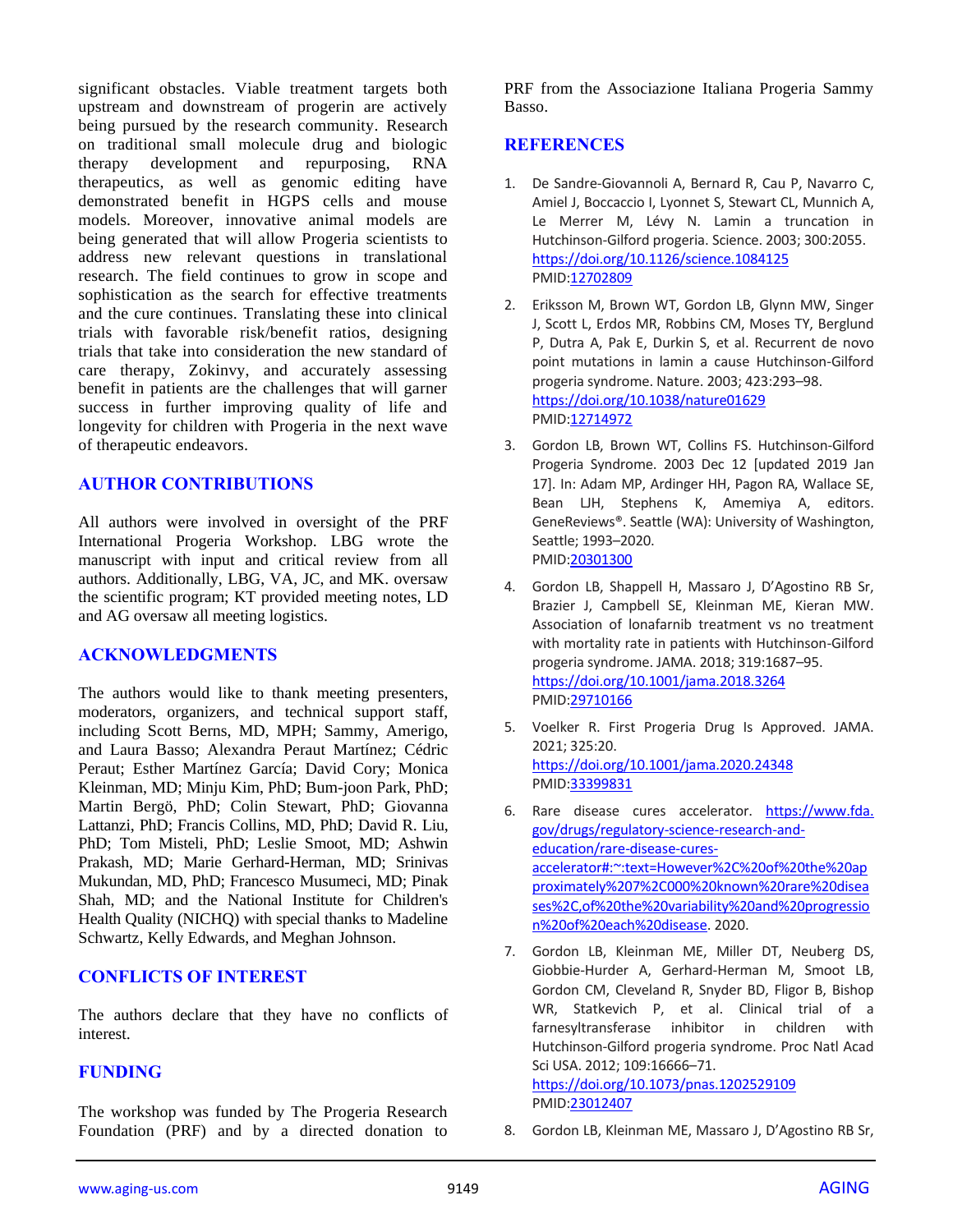Shappell H, Gerhard-Herman M, Smoot LB, Gordon CM, Cleveland RH, Nazarian A, Snyder BD, Ullrich NJ, Silvera VM, et al. Clinical trial of the protein farnesylation inhibitors lonafarnib, pravastatin, and zoledronic acid in children with Hutchinson-Gilford progeria syndrome. Circulation. 2016; 134:114–25. [https://doi.org/10.1161/CIRCULATIONAHA.116.02218](https://doi.org/10.1161/CIRCULATIONAHA.116.022188) [8](https://doi.org/10.1161/CIRCULATIONAHA.116.022188) PMID[:27400896](https://pubmed.ncbi.nlm.nih.gov/27400896)

- 9. Registration CT. Unique identifier: Nct02579044. [http://www.clinicaltrials.gov](http://www.clinicaltrials.gov/)
- 10. Cao K, Graziotto JJ, Blair CD, Mazzulli JR, Erdos MR, Krainc D, Collins FS. Rapamycin reverses cellular phenotypes and enhances mutant protein clearance in Hutchinson-Gilford progeria syndrome cells. Sci Transl Med. 2011; 3:89ra58. <https://doi.org/10.1126/scitranslmed.3002346> PMID[:21715679](https://pubmed.ncbi.nlm.nih.gov/21715679)
- 11. Ramos FJ, Chen SC, Garelick MG, Dai DF, Liao CY, Schreiber KH, MacKay VL, An EH, Strong R, Ladiges WC, Rabinovitch PS, Kaeberlein M, Kennedy BK. Rapamycin reverses elevated mTORC1 signaling in lamin A/Cdeficient mice, rescues cardiac and skeletal muscle function, and extends survival. Sci Transl Med. 2012; 4:144ra103.

<https://doi.org/10.1126/scitranslmed.3003802> PMID[:22837538](https://pubmed.ncbi.nlm.nih.gov/22837538)

- 12. Pellegrini C, Columbaro M, Capanni C, D'Apice MR, Cavallo C, Murdocca M, Lattanzi G, Squarzoni S. Alltrans retinoic acid and rapamycin normalize Hutchinson Gilford progeria fibroblast phenotype. Oncotarget. 2015; 6:29914–28. <https://doi.org/10.18632/oncotarget.4939> PMID[:26359359](https://pubmed.ncbi.nlm.nih.gov/26359359)
- 13. DuBose AJ, Lichtenstein ST, Petrash NM, Erdos MR, Gordon LB, Collins FS. Everolimus rescues multiple cellular defects in laminopathy-patient fibroblasts. Proc Natl Acad Sci U S A. 2018; 115:4206–11. <https://doi.org/10.1073/pnas.1802811115> PMID[:29581305](https://pubmed.ncbi.nlm.nih.gov/29581305)
- 14. Bikkul MU, Clements CS, Godwin LS, Goldberg MW, Kill IR, Bridger JM. Farnesyltransferase inhibitor and rapamycin correct aberrant genome organisation and decrease DNA damage respectively, in Hutchinson-Gilford progeria syndrome fibroblasts. Biogerontology. 2018; 19:579–602. <https://doi.org/10.1007/s10522-018-9758-4> PMID[:29907918](https://pubmed.ncbi.nlm.nih.gov/29907918)
- 15. Kang SM, Yoon MH, Ahn J, Kim JE, Kim SY, Kang SY, Joo J, Park S, Cho JH, Woo TG, Oh AY, Chung KJ, An SY, et al. Progerinin, an optimized progerin-lamin a binding inhibitor, ameliorates premature senescence phenotypes of Hutchinson-Gilford progeria syndrome.

Commun Biol. 2021; 4:5. <https://doi.org/10.1038/s42003-020-01540-w> PMI[D:33398110](https://pubmed.ncbi.nlm.nih.gov/33398110)

- 16. Lee W, Yuseok O, Yang S, Lee BS, Lee JH, Park EK, Baek MC, Song GY, Bae JS. JH-4 reduces HMGB1-mediated septic responses and improves survival rate in septic mice. J Cell Biochem. 2019; 120:6277–89. <https://doi.org/10.1002/jcb.27914> PMID[:30378167](https://pubmed.ncbi.nlm.nih.gov/30378167)
- 17. Squarzoni S, Schena E, Sabatelli P, Mattioli E, Capanni C, Cenni V, D'Apice MR, Andrenacci D, Sarli G, Pellegrino V, Festa A, Baruffaldi F, Storci G, et al. Interleukin-6 neutralization ameliorates symptoms in prematurely aged mice. Aging Cell. 2021; 20:e13285. <https://doi.org/10.1111/acel.13285> PMI[D:33393189](https://pubmed.ncbi.nlm.nih.gov/33393189)
- 18. Ibrahim MX, Sayin VI, Akula MK, Liu M, Fong LG, Young SG, Bergo MO. Targeting isoprenylcysteine methylation ameliorates disease in a mouse model of progeria. Science. 2013; 340:1330–33. <https://doi.org/10.1126/science.1238880> PMI[D:23686339](https://pubmed.ncbi.nlm.nih.gov/23686339)
- 19. Chen CY, Chi YH, Mutalif RA, Starost MF, Myers TG, Anderson SA, Stewart CL, Jeang KT. Accumulation of the inner nuclear envelope protein Sun1 is pathogenic in progeric and dystrophic laminopathies. Cell. 2012; 149:565–77. <https://doi.org/10.1016/j.cell.2012.01.059>

PMI[D:22541428](https://pubmed.ncbi.nlm.nih.gov/22541428)

- 20. Scaffidi P, Misteli T. Reversal of the cellular phenotype in the premature aging disease Hutchinson-Gilford progeria syndrome. Nat Med. 2005; 11:440–45. <https://doi.org/10.1038/nm1204> PMID[:15750600](https://pubmed.ncbi.nlm.nih.gov/15750600)
- 21. Osorio FG, Navarro CL, Cadiñanos J, López-Mejía IC, Quirós PM, Bartoli C, Rivera J, Tazi J, Guzmán G, Varela I, Depetris D, de Carlos F, Cobo J, et al. Splicingdirected therapy in a new mouse model of human accelerated aging. Sci Transl Med. 2011; 3:106ra107. <https://doi.org/10.1126/scitranslmed.3002847> PMI[D:22030750](https://pubmed.ncbi.nlm.nih.gov/22030750)
- 22. Erdos MR, Cabral WA, Tavarez UL, Cao K, Gvozdenovic-Jeremic J, Narisu N, Zerfas PM, Crumley S, Boku Y, Hanson G, Mourich DV, Kole R, Eckhaus MA, et al. A targeted antisense therapeutic approach for Hutchinson-Gilford progeria syndrome. Nat Med. 2021. <https://doi.org/10.1038/s41591-021-01274-0> PMI[D:33707773](https://pubmed.ncbi.nlm.nih.gov/33707773)
- 23. Puttaraju M, Jackson M, Klein S, Shilo A, Bennett CF, Gordon L, Rigo F, Misteli T. Systematic screening identifies therapeutic antisense oligonucleotides for Hutchinson-Gilford progeria syndrome. Nat Med. 2021. <https://doi.org/10.1038/s41591-021-01262-4> PMI[D:33707772](https://pubmed.ncbi.nlm.nih.gov/33707772)
- 24. Koblan LW, Erdos MR, Wilson C, Cabral WA, Levy JM,